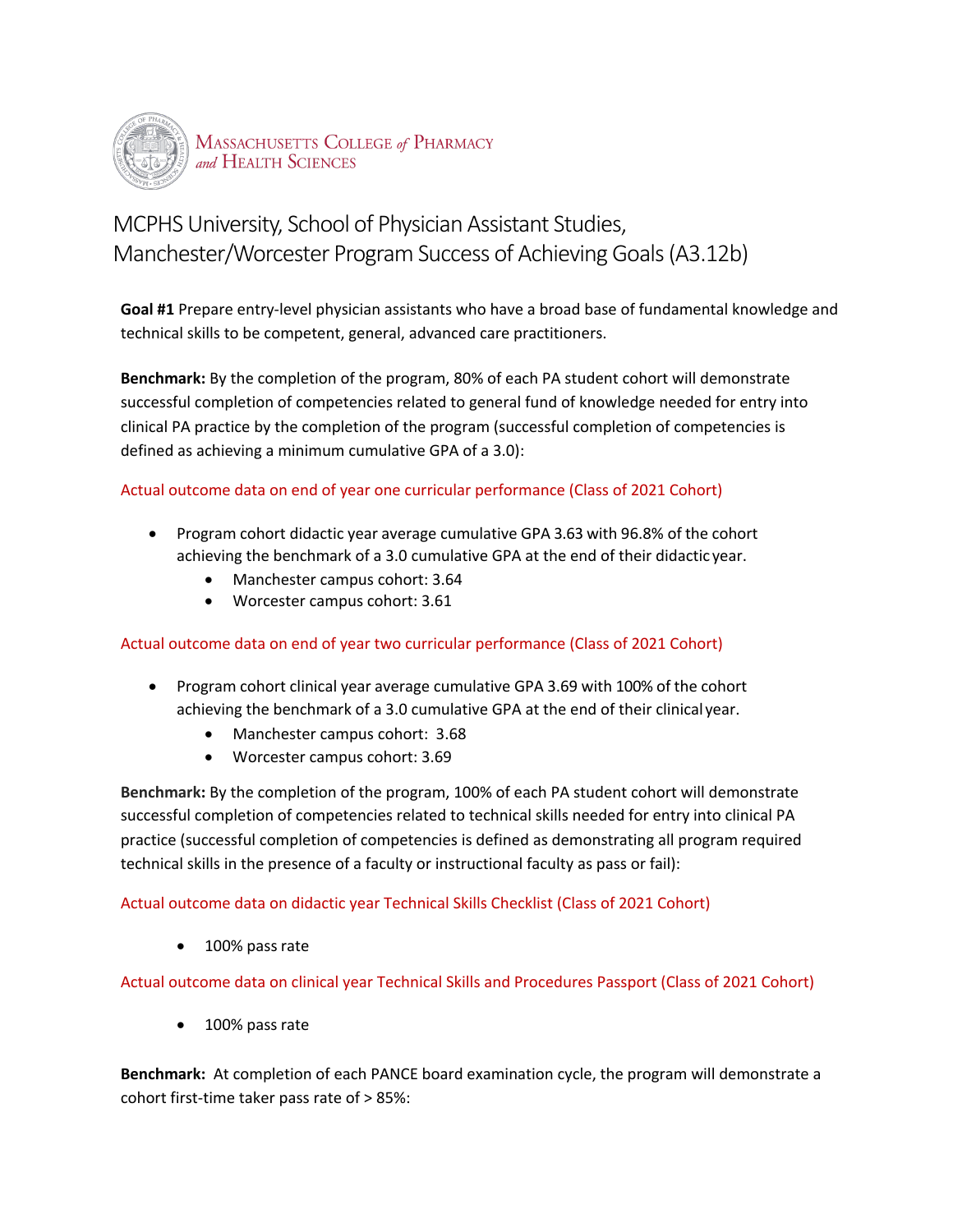## Actual outcome Data on PANCE board rates (Class of 2020 cohort, most recent results)

- Program cohort pass rate for first-time test takers: 90%
- • Manchester campus cohort pass rate for first-time test takers: 92%
- Worcester campus cohort pass rate for first-time test takers: 89%

 **Benchmark:** At the completion of each PANCE board examination cycle, the program will at least meet the national mean or be within one standard deviation below the national mean score across all program first-time takers. demonstrate the cohort first-time taker mean score on each organ system and each task area should

#### Actual outcome Data on PANCE board rates (Class of 2020 cohort, most recent results)

 • Program and campus cohort performance in the 20 organ systems and task area should at least meet the national mean or be within orestandard deviation below the national mean performance across all programs for first-time taker: 100%.

 collaboratively with all members of the interprofessional healthcare team including patients and their caregivers while promoting patient-centered care. **Goal #2** Prepare entry-level physician assistants who communicate effectively and work

**Benchmark:** By the completion of the program, 100% of each PA student cohort will participate in at least one IPE event while enrolled in the program and demonstrate working on teams:

## Actual outcome data on interprofessional education (IPE) activity participation (Class of 2021 Cohort)

- • Spring 2020: 100% of the PA student cohort on the Manchester and Worcester campuses participatedin two IPE events while enrolled in the program in 2020.
- • Summer 2020: 100% of the PA student cohort on the Manchester and Worcester campuses participatedin one IPE event while enrolled in the program in 2020.
- • Fall 2020: 99% of the PA student cohort on the Manchester and Worcester campuses participated in one IPE event while enrolled in the program in 2020.

 **Benchmark:** By the completion of the program, 80% of each PA student cohort will have rated as interactions with healthcare professionals and demonstrating working on teams: Very Good or higher on a 7-point Likert scale, which demonstrates competency in the area of

interactions with healthcare professionals and demonstrating working on teams:<br>Actual outcome data on preceptor evaluation of the student competency area in interactions with healthcare professionals (Class of 2021 Cohort)

- • 96.1% of the cohort was rated as Very Good or higher in interactions with healthcare professionals.
	- Manchester campus cohort: 5.9%
	- Worcester campus cohort: 96.3%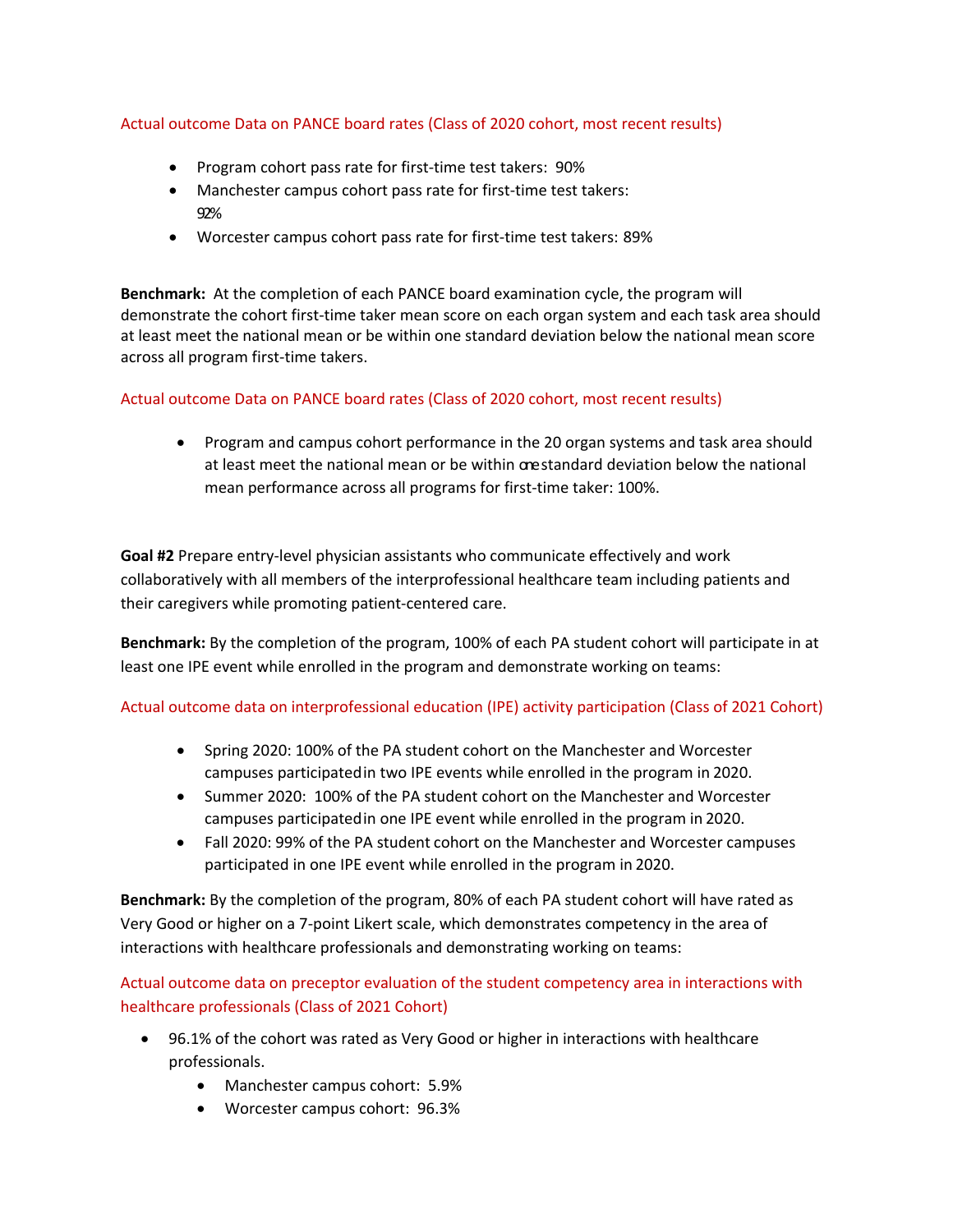**Benchmark:** By the completion of the program, 80% of each PA student cohort will have rated as Very Good or higher on a 7-point Likert scale, which demonstrates competency in the area of oral/written communication and demonstrate effective communication:

# Actual outcome data on preceptor evaluation of the student competency area in oral/written communication (Class of 2021 Cohort)

- • 92.8% of the cohort was rated as Very Good or higher in oral/written communication and demonstrating effective communication.
	- • Broken down by individual areas:
		- Oral Communication 91.54% of the cohort obtained a Very Good or higher in thisarea.
			- Manchester campus cohort: 91.5%
			- Worcester campus cohort: 91.5%
		- • Written Communication 90.7% of the cohort obtained a Very good or higher inthis area.
			- Manchester campus cohort: 91.3%
			- Worcester campus cohort: 90.1%
		- Interactions with Healthcare Professionals 96.1% of the cohort obtained a Very Good or higher in this area.
			- Manchester campus cohort: 95.9%
			- Worcester campus cohort: 96.3%

 **Benchmark:** By the completion of the program, 80% of each PA student cohort will obtain a 73% or higher (minimum passing grade) in the area of oral/written communication and demonstrate effective communication:

## Actual outcome data of Professional Seminar Case Presentations (Class of 2021)

- • Average grade for case presentations is 98.3 out of 100 in which 99.1% of the cohort achievedthe benchmark of a 73 (C) or above.
	- • Manchester campus cohort: 98.8 (100% achieved benchmark)
	- Worcester campus cohort: 97.8 (98.4% achieved benchmark)

 **Goal #3** Prepare entry-level physician assistants who educate patients on health, disease and prevention.

 **Benchmark:** By the completion of the program, 80% of each PA student cohort should at least meet the national mean or be within one standard deviation below the national mean in the content task area of Health Maintenance on the PANCE board exam: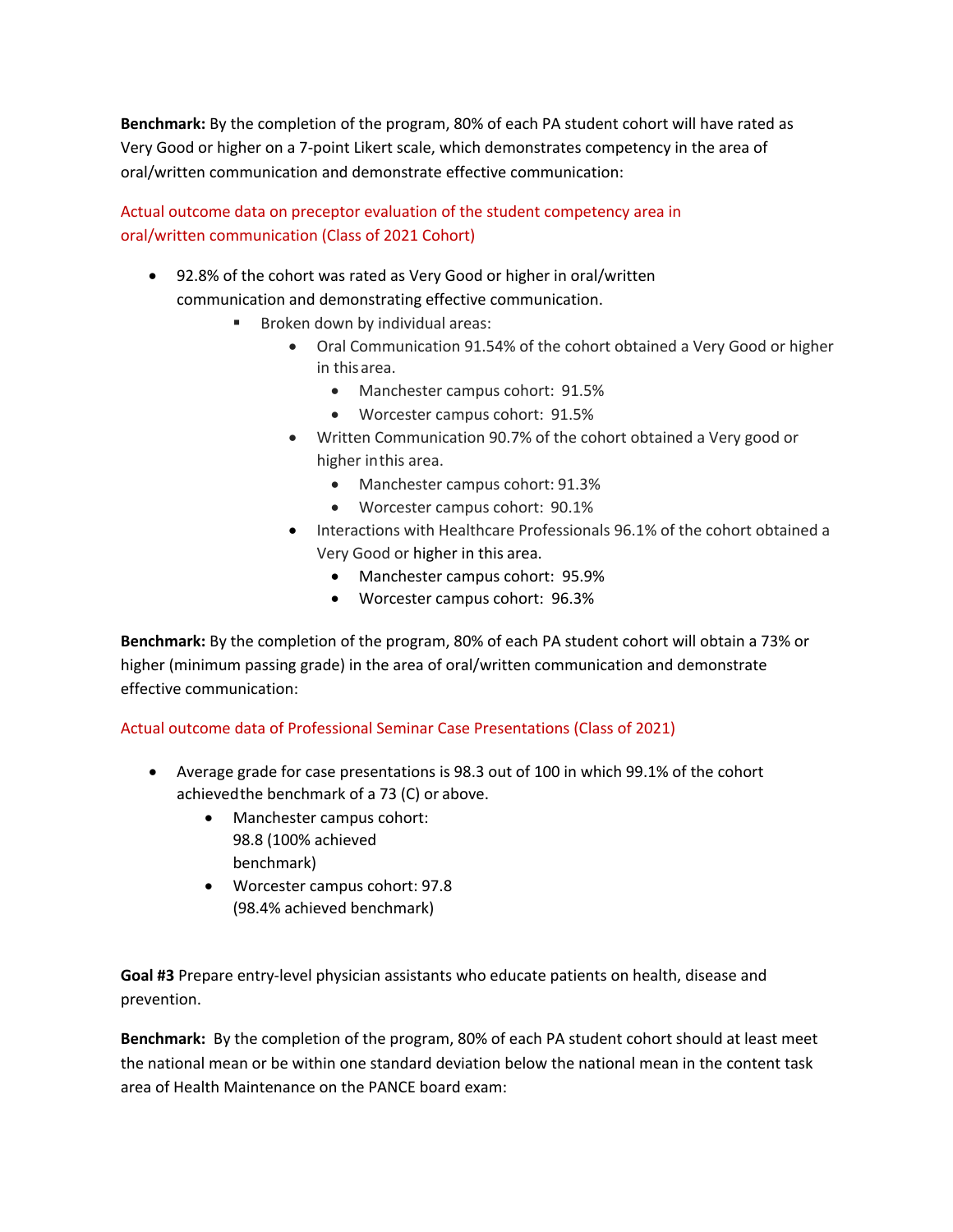Actual outcome data on PANCE Health Maintenance content task area (Class of 2020 cohort, most recent results)

- 100% of the Program cohort were within one standard deviation of the national average.
- • 100% of the Manchester campus cohort were within one standard deviation of the national average.
- • 100% of the Worcester campus cohort were within one standard deviation of the national average.

 with patients, families and all members of the healthcare team. **Goal #4** Prepare entry-level physician assistants who demonstrate professionalism in their interactions

 **Benchmark:** By the completion of the program, 80% of each PA student cohort will obtain a Very Good or higher in the area of professionalism.

 Actual outcome data on preceptor evaluation of the student competency area in professionalism (Class of 2021)

- • 96.6% of the cohort achieved a Very Good or higher in professionalism.
	- Manchester campus cohort: 97.0%
	- Worcester campus cohort: 96.2%

**Goal #5** Promote and support student leadership opportunities and community outreach.

 **Benchmark:** By the completion of the program, 100% of each PA student cohort will demonstrate involvement in student leadership opportunities:

## Actual outcome data on student leadership

 100% of program enrolled students required membership in 2020 into theAmerican Academy of Physician Assistants.

 • 100% of the required positions were filled for the Manchester and Worcester student societies in 2021 and were registered as an AAPA student society (President, Assembly of Representatives, Outreach Chair, State Chapter Student Representative).

 **Benchmark:** By the completion of the program, each PA student cohort society will demonstrate three community outreach activities during year 1 of the program: